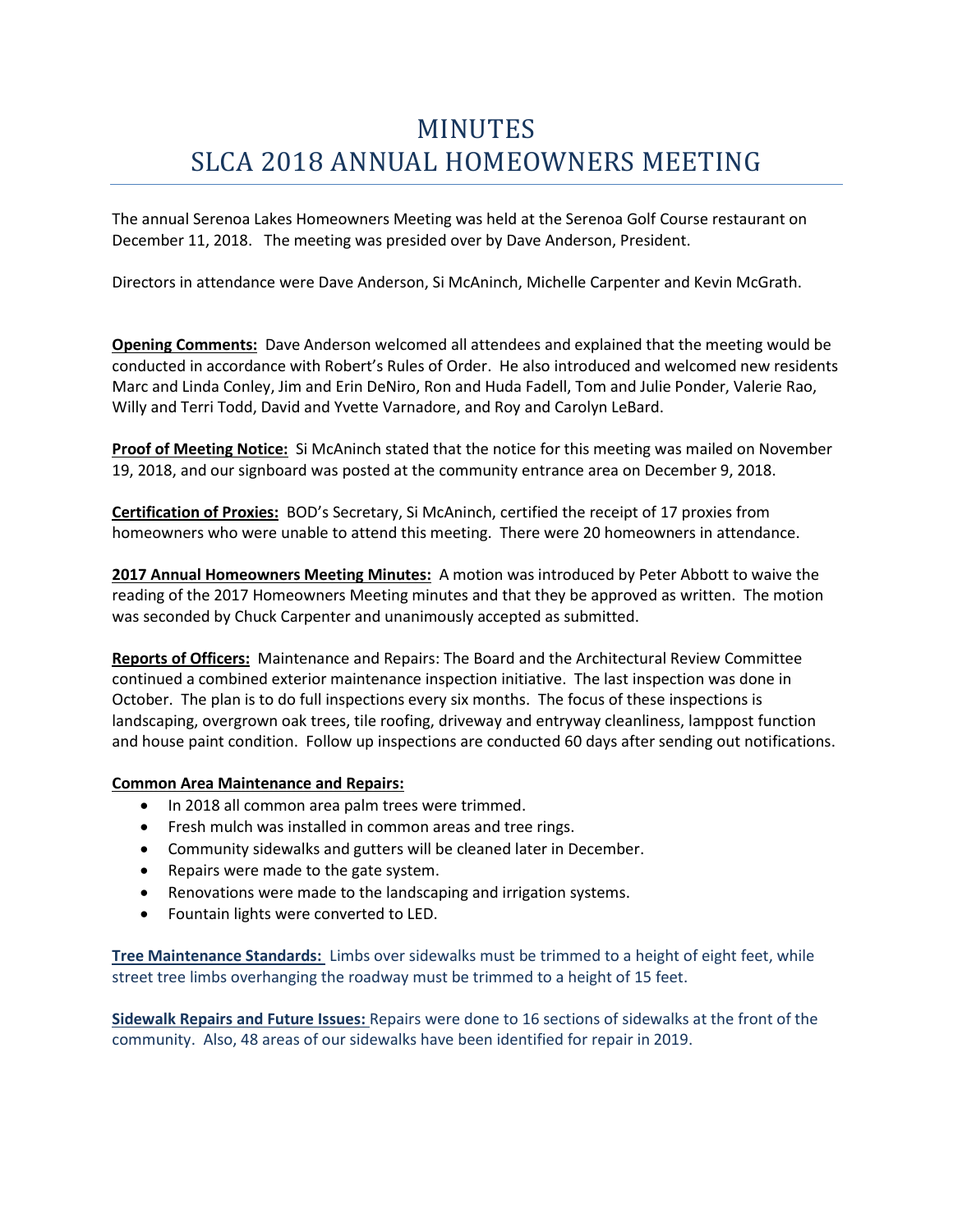### **Gate System:**

- The gate access phone system has been upgraded to use any 10-digit US phone number not just the 941 area codes.
- Gate hinges have reached their useful life and were replaced.
- Two of the three magnetic gate locks have been replaced as well as the keypad on the entry console.
- The master control board has been replaced as well as the drive gear box.
- We are purchasing spare parts to reduce future down time.

**Lakes and Crosswalks:** The lakes are thriving. There have been fewer algae blooms. There is discussion about restocking the lakes with fish. The crosswalks are in good repair.

**Rebranding Task Force:** The task force had discussions regarding the possibility of renaming Serenoa Lakes for several reasons. However, significant research and exploration has shown that while we can do far more than we have done to elevate the perception of Serenoa Lakes within the greater Sarasota environs, renaming the community would not be helpful. John Fischer provided a detailed report on their research and provided a list of recommended actions that would enhance the external perception of our community.

## **Report of Committees:**

**Social:** The social committee had several successful events in 2018. However, the committee needs volunteers.

**Architectural Review:** Marjorie Anderson emphasized the need to obtain approval from ARC for any changes to your home exterior or landscaping.

**Landscape:** The goal for 2018 was to enhance the center islands using new plant material. A planter was installed behind the guardhouse to shield the electronic equipment on the back of the guardhouse. The goals for 2019 are to maintain and enhance all landscape areas and plant seasonal flowers.

**Presentation of 2019 Budget Proposal:** The budget for 2019 is \$121,532.00 or \$1,321.00 per lot. This represents a decrease of \$50.00 per homeowner from last year. Our budget philosophy is to provide adequate funds to cover known and probable expenses, and to avoid the need for special assessments. Peter Abbott made a motion to accept the budget as proposed. Kevin McGrath seconded the motion, and it passed unanimously.

### **Community Related Matters:**

- Pat Neal is continuing his plan to develop 533 acres south of our community in the area known as the sod farm.
- Ibis Street is scheduled to be repaved in 2019.
- A new fishing policy was approved by the Board which was developed by a special committee headed up by Tilly McFadden.
- There was approval for the Ibis Street Conservation Subdivision to build a high-density subdivision on the east side of Ibis Street called "Rivo Lakes." This project is underway and will consist of 107 homes on 66 acres.